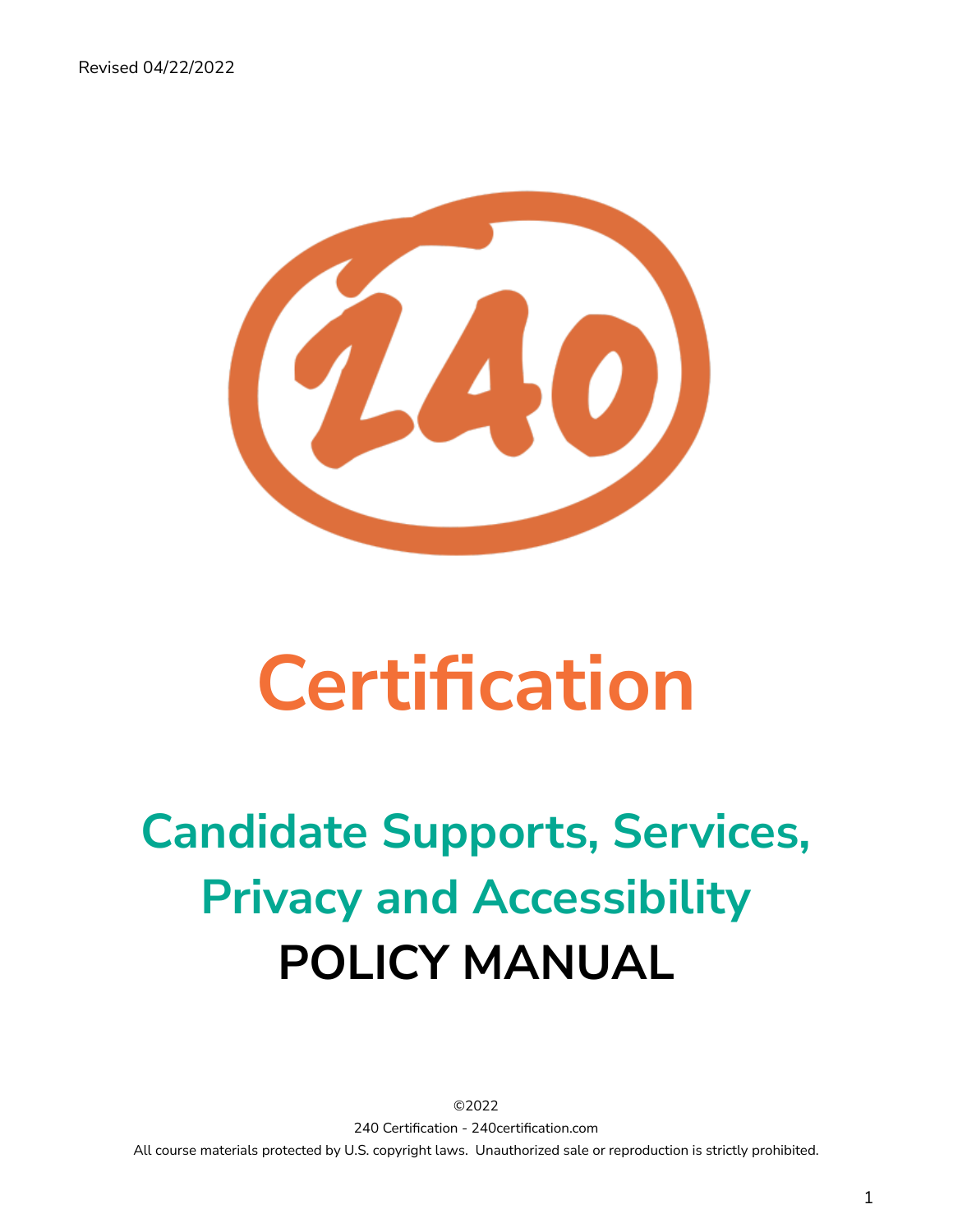## TABLE OF CONTENTS

<span id="page-1-0"></span>

| <b>TABLE OF CONTENTS</b>                                            | $\overline{2}$ |
|---------------------------------------------------------------------|----------------|
| <b>OUR MISSION</b>                                                  | 4              |
| <b>ACCESSIBILITY</b>                                                | 4              |
| Citation                                                            | $\overline{4}$ |
| Goals                                                               | $\overline{4}$ |
| Laws                                                                | 4              |
| Definitions                                                         | 5              |
| Accessibility/Universal Design Committee                            | 5              |
| <b>Online Course Design Practices for Accessibility</b>             | 5              |
| <b>Course Management System</b>                                     | 5              |
| Course Web Site Design Guidelines                                   | 6              |
| <b>Supplemental Web Sites</b>                                       | 6              |
| <b>Supplemental Course Documents</b>                                | 7              |
| Roles and Responsibilities                                          | 7              |
| <b>Quality Assurance Process</b>                                    | 7              |
| <b>Disability Services and Accommodations</b>                       | 8              |
| Accommodations                                                      | 8              |
| Procurement                                                         | 9              |
| <b>Budget</b>                                                       | $9\,$          |
| Additional Information                                              | 9              |
| Resources                                                           | 12             |
| Brief Description of WCAG 2.0 Guidelines                            | 13             |
| <b>CANDIDATE/STUDENT SUPPORT SERVICES</b>                           | 15             |
| <b>TECHNOLOGY</b>                                                   | 15             |
| Technology Minimum Requirements                                     | 15             |
| <b>Technical Support</b>                                            | 15             |
| Netiquette                                                          | 15             |
| <b>Digital Literacy Skills</b>                                      | 16             |
| <b>Technology Training</b>                                          | 16             |
| <b>PRIVACY</b>                                                      | 16             |
| <b>Technology Privacy Policies</b>                                  | 16             |
| 240 Certification Terms of Use: Program and Instructional Materials | 16             |
| No Unlawful or Prohibited Use                                       | 16             |

## ©2021

#### 240 Certification - 240certification.com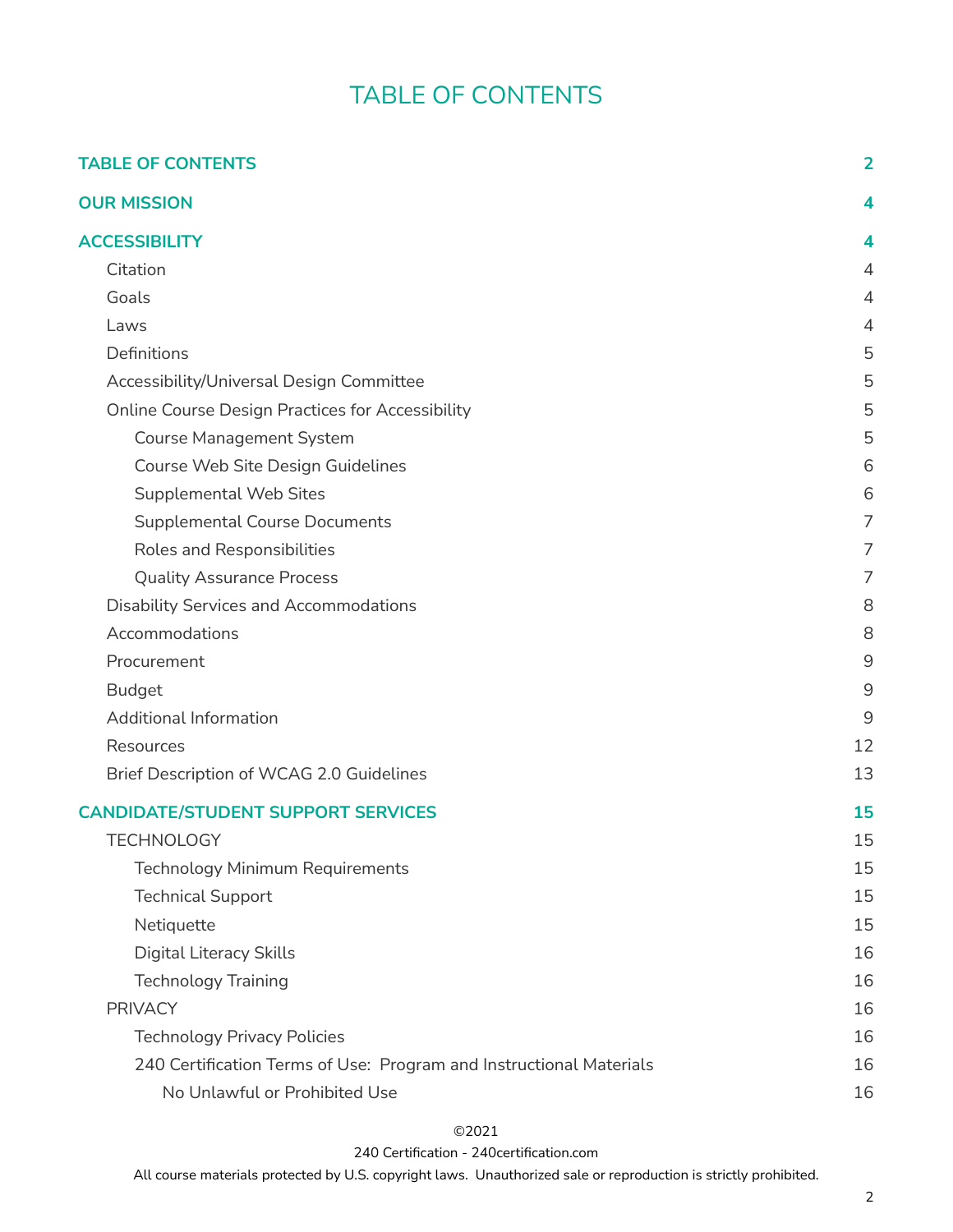| Personal and Non-Commercial Use Limitations     |    |
|-------------------------------------------------|----|
| Intellectual Property                           | 17 |
| ADDITIONAL SUPPORT SERVICES                     | 17 |
| <b>Library Sevices</b>                          | 17 |
| Program Advising                                | 17 |
| <b>TExES Certification Test Preparation</b>     |    |
| Live: Student Program Resources and Coffee Shop | 18 |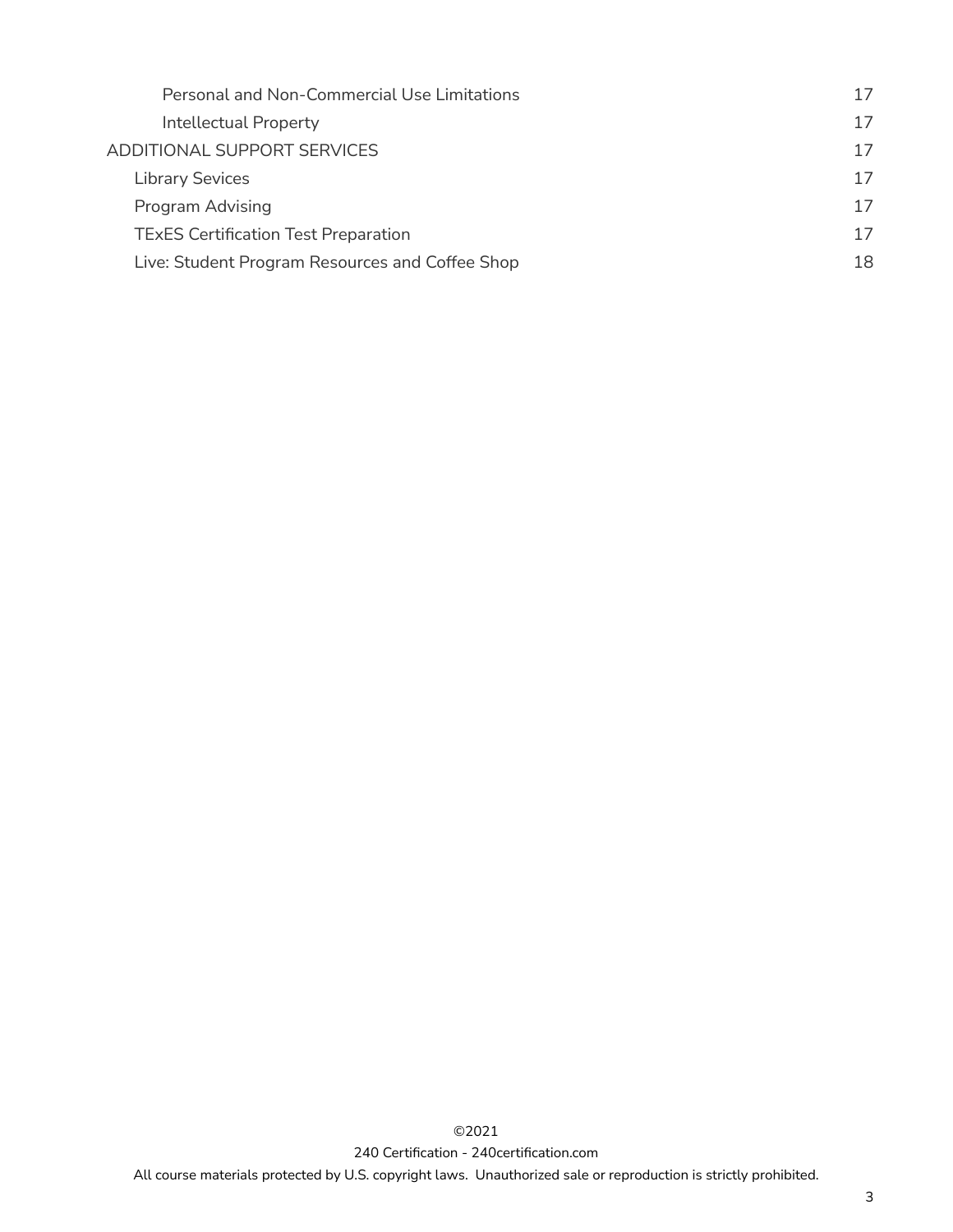## <span id="page-3-0"></span>OUR MISSION

240 Certification seeks to prepare and equip highly effective teachers for public schools in the state of Texas. Our focus is on preparing teachers. Through the byproduct of supporting the needs of the teachers, we will positively impact the needs of the students.

## <span id="page-3-1"></span>**ACCESSIBILITY**

## <span id="page-3-2"></span>**Citation**

This accessibility policy was adapted for our program from the Quality Matters Accessibility Policy for Online Courses.

Frey, B. A., Kearns, L. R., & King, D. K. (2012). Quality Matters: Template for an accessibility policy for online courses. Retrieved from

https://www.qualitymatters.org/sites/default/files/research-docs-pdfs/QM-Accessibility-Policy.pdf

## <span id="page-3-3"></span>Goals

It is the goal of 240 Certification that all course material be as accessible as possible to all students. The purpose of the Accessibility Policy is to provide guidelines regarding the proactive design and development of robust courses in a format that is easily accessible to online students. The goal of proactively creating accessible courses is to minimize the need for individual accommodations as students with disabilities complete online courses.

## <span id="page-3-4"></span>Laws

There is no specific law or court decision that expressly relates to the design and development of accessible online courses. Key federal legislation related to online courses in higher education includes the following:

- A. Rehabilitation Act passed in 1973 made it unlawful to discriminate against persons with disabilities in all federally assisted programs, services, and employment.
	- a. Section 504 stipulates that "no qualified individual with a disability in the United States shall be excluded from, denied the benefits of, or be subjected to discrimination under any program or activity that receives federal financial assistance."
	- b. Section 508 is a 1998 amendment to the Rehabilitation Act that requires electronic and information technology developed, procured, maintained, or used by federal agencies to be accessible to people with disabilities.
- B. Americans with Disabilities Act (ADA) is civil rights legislation signed in 1990 to prohibit discrimination based on a student's disability.
	- a. The ADA Amendments Act of 2008 clarifies the definition of "disability" and broadens the number of individuals who are eligible for the protections of the ADA, including accommodations for temporary disabilities.

## <span id="page-3-5"></span>**Definitions**

For purposes of this policy, the following terms are defined:

## ©2021

240 Certification - 240certification.com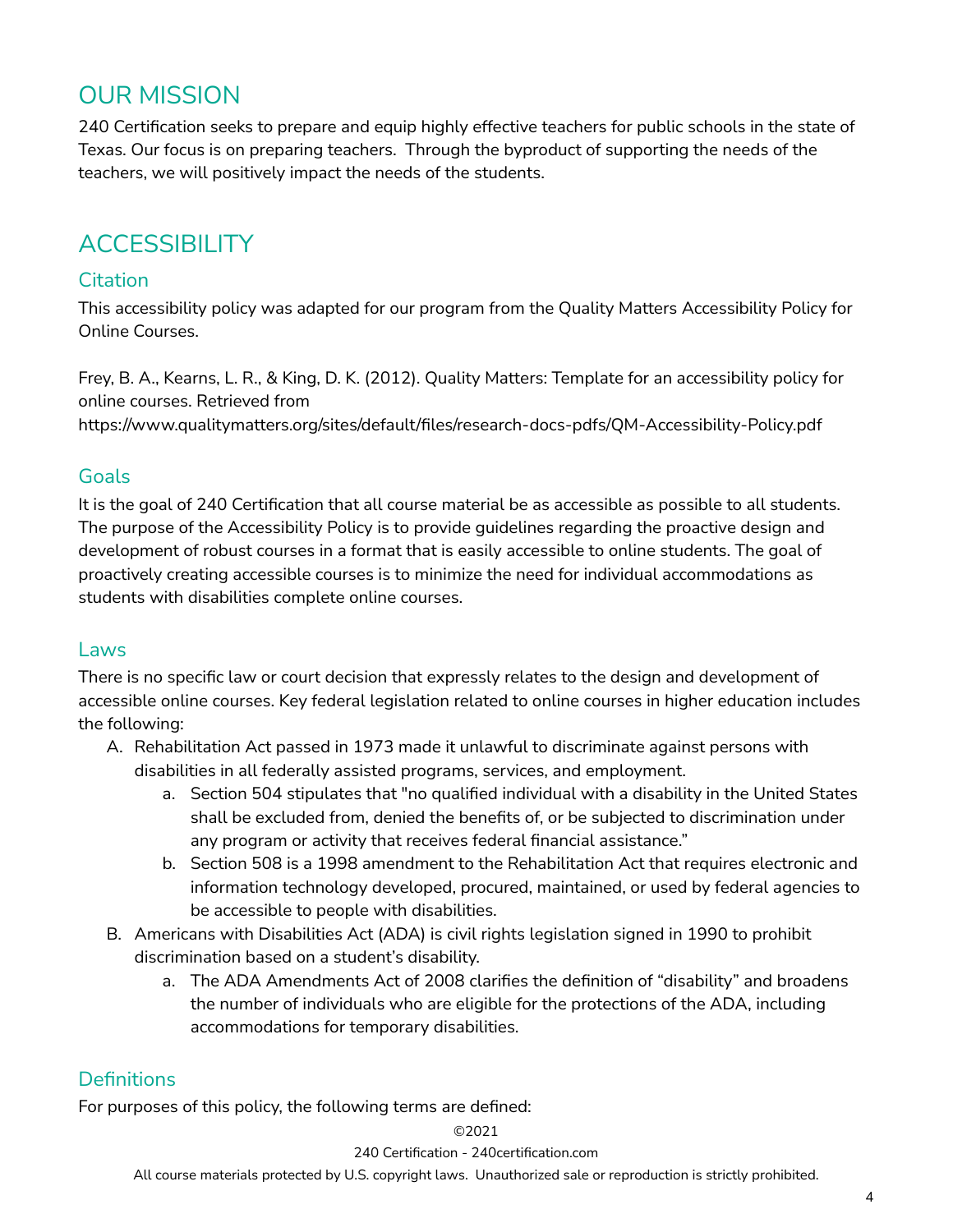- A. Disability a physical or mental impairment that substantially limits one or more major life activities.
- B. Accessibility students with disabilities can perceive, understand, navigate, interact, and contribute to their Web-based courses.
- C. Universal design the proactive design of products and environments to be usable by all people, to the greatest extent possible, without the need for adaptation or specialized design.
- D. Accommodation necessary and appropriate modifications to ensure that individuals with disabilities have access to Web-based course materials. Examples of accommodations include extended time on exams, note-takers, sign language interpreters, and electronic print materials.
- E. Assistive Technology -- any piece of equipment that is used to enhance the functional capabilities of students with disabilities. Examples of assistive technologies include screen reading, text magnifiers, or speech recognition software.

## <span id="page-4-0"></span>Accessibility/Universal Design Committee

The purpose of the Accessibility Committee is to collaborate in identifying accessibility issues and solutions in online courses. The Accessibility Committee outlines standards and guidelines for the universal design of digital materials and promotes a program culture of inclusion. A program commitment is essential. Members of the Committee include:

- A. Director of Curriculum and Program Advising
- B. Director of Compliance and Certification
- C. Selected Program Advisors
- D. Selected Course Instructors
- E. Other team members as needed

## <span id="page-4-1"></span>Online Course Design Practices for Accessibility

## <span id="page-4-2"></span>Course Management System

- A. Courses should be offered in an accessible learning management system (LMS). A statement by the LMS provider certifying accessibility should be readily available as a link within each course.
	- a. Canvas Learning Management System Information about ADA compliance for the Canvas Learning Management System can be found at: What are the Canvas [accessibility](https://community.canvaslms.com/t5/Accessibility/Accessibility-within-Canvas/ba-p/261501) standards? - Instructure [Community](https://community.canvaslms.com/t5/Accessibility/Accessibility-within-Canvas/ba-p/261501)
- B. Supplemental Web-based applications such as conferencing systems and anti-plagiarism software should also be accessible to all students. See Section 8 on Procurement.
	- a. Browsers
		- i. Firefox:

[https://website-archive.mozilla.org/www.mozilla.org/firefox\\_vpat/firefox-vpat-3.ht](https://website-archive.mozilla.org/www.mozilla.org/firefox_vpat/firefox-vpat-3.html) [ml](https://website-archive.mozilla.org/www.mozilla.org/firefox_vpat/firefox-vpat-3.html)

- ii. Chrome: Products and Features Google [Accessibility](https://www.google.com/accessibility/products-features.html)
- b. Other
	- i. Google Products (such as Google Drive or Google Docs): [Initiatives](https://www.google.com/accessibility/initiatives-research.html) and Research – Google [Accessibility](https://www.google.com/accessibility/initiatives-research.html); For Customers and Partners – Google [Accessibility](https://www.google.com/accessibility/customers-partners/); Products and Features – Google [Accessibility](https://www.google.com/accessibility/products-features/)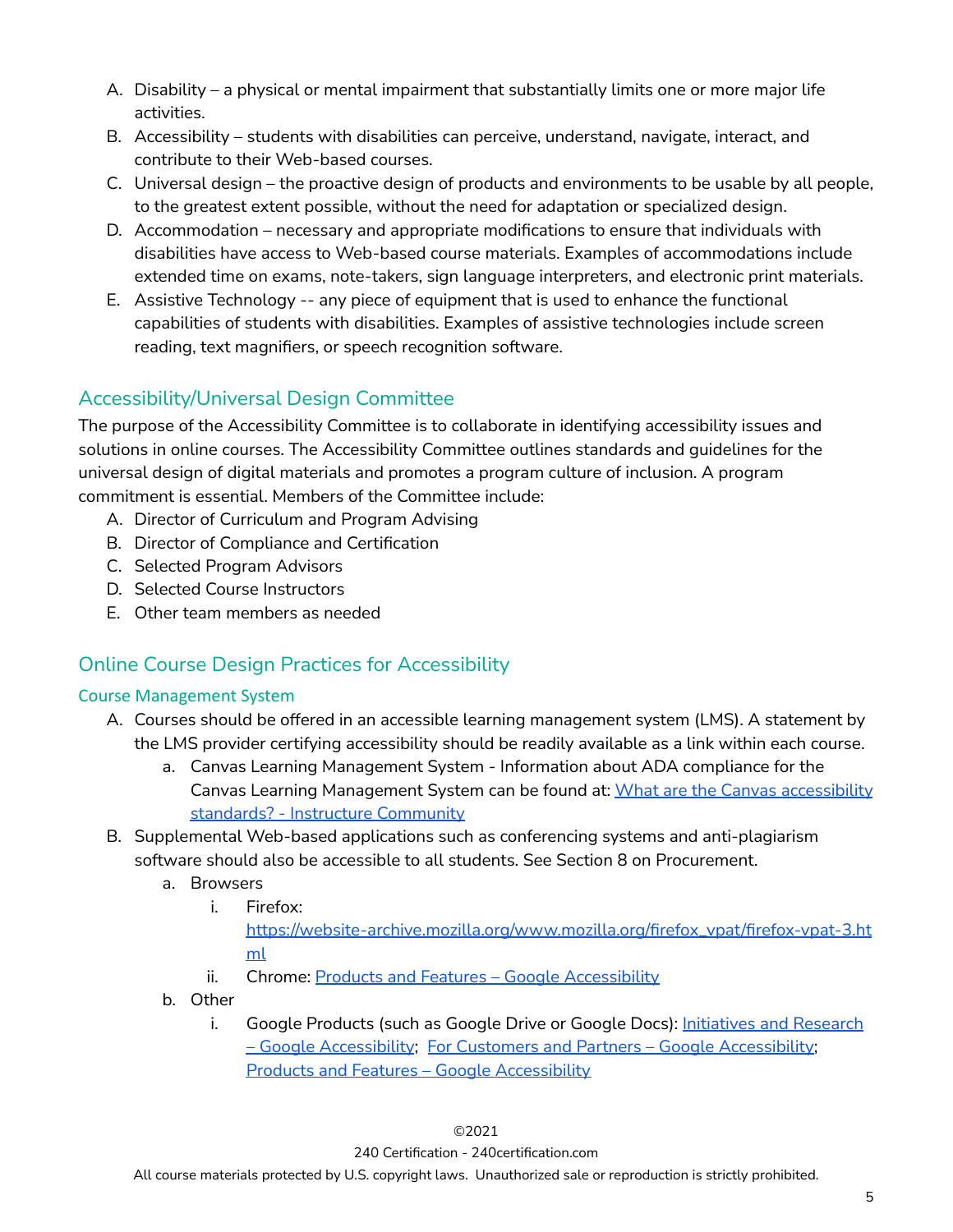- ii. Microsoft Office Products/Internet Explorer: Office [Accessibility](https://support.office.com/en-us/article/Office-Accessibility-Center-Resources-for-people-with-disabilities-ecab0fcf-d143-4fe8-a2ff-6cd596bddc6d?ui=en-US&rs=en-US&ad=US) Center Resources for people with [disabilities](https://support.office.com/en-us/article/Office-Accessibility-Center-Resources-for-people-with-disabilities-ecab0fcf-d143-4fe8-a2ff-6cd596bddc6d?ui=en-US&rs=en-US&ad=US)
- iii. Canvas: Canvas | [Accessibility](https://www.canvaslms.com/accessibility) | Instructure
- iv. Big Blue Button: Accessibility Compliance | Open Source Project | [BigBlueButton](https://bigbluebutton.org/accessibility/)
- v. YouTube: Use [YouTube](https://support.google.com/youtube/answer/189278?hl=en) with a screen reader
	- Video Closed Captioning All instructor-created course videos are uploaded to YouTube. YouTube has a close captioning service embedded in the system. To use closed captioning, click and open the video, then click on the CC icon and it will turn on closed captioning for the video. If you do not see the CC on the video, please have your instructor contact your Program Advisor.
	- Video Scripts All instructor-created course videos will be accompanied by a script that will be provided with the video links in the Canvas Learning Management System.
- vi. Adobe Products: Adobe [Accessibility](https://www.adobe.com/accessibility.html)
- vii. Jotform: Section 508 [Compliance](https://www.jotform.com/accessible-forms/faq/) | WCAG | VPAT | Jotform FAQ

## <span id="page-5-0"></span>Course Web Site Design Guidelines

- A. Online course sites should be inclusively developed and maintained in conformance with the Web Content Accessibility Guidelines – Version 2 (WCAG 2.0) Level A. The WCAG 2.0 was published in December 2008 by the World Wide Web Consortium (W3C), an international community of experts that work together to develop Web standards.
- B. The WCAG 2.0 guidelines are based on the principles that content and controls should be perceivable, operable, understandable, and robust enough to function with a variety of assistive technologies. Each principle includes one or more guidelines for practice. For a brief explanation of each of the guidelines, please refer to the Appendix of this document. For a complete explanation of how to conform to WCAG 2.0, please consult How to Meet WCAG 2.0 on the W3C Web Accessibility Initiative Web site. For an introduction to the guidelines, refer to the W3C's Web Content Accessibility Guidelines (WCAG) Overview. An explanation of the four principles can be found at Introduction to Understanding WCAG 2.0 .
- C. Courses that are in the path of current students who are known to have disabilities are given priority for being brought up to standard. Existing courses are brought up to standard during the next revision cycle (usually  $1 - 2$  years).

## <span id="page-5-1"></span>Supplemental Web Sites

A. When links to external Web sites are provided to students within an online course, the portion of those external sites intended for student viewing should be reviewed for conformance with the guidelines listed above.

## <span id="page-5-2"></span>Supplemental Course Documents

A. Most online courses include multiple documents and files in addition to the HTML content that makes up course Web pages. Examples of such documents include Adobe PDF files, Google Suite files (e.g., Docs, Sheets, Slides), and Microsoft Office files (e.g., Word, Excel, PowerPoint).

#### ©2021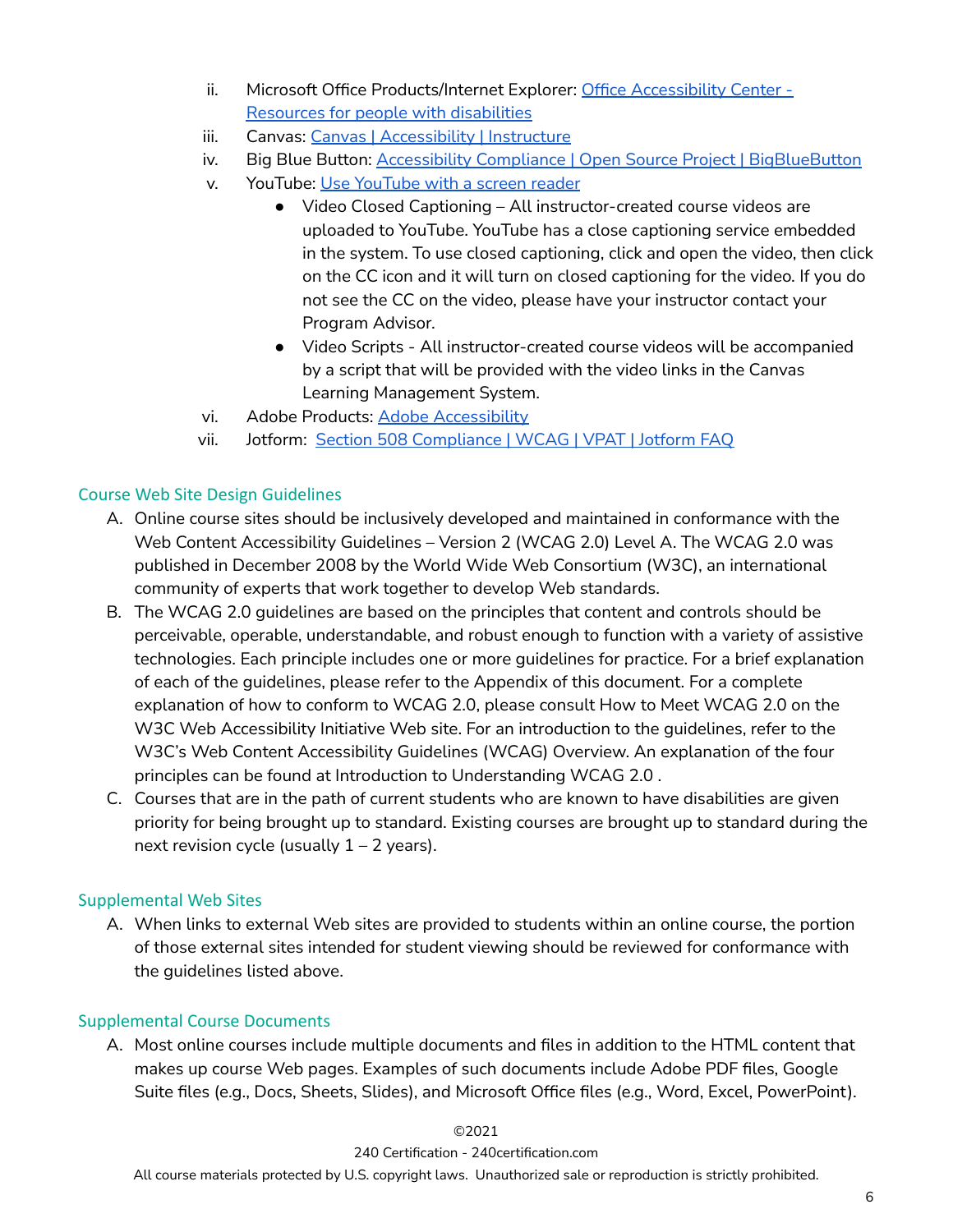- B. Sometimes referred to as "second generation" documents, these materials should conform, where appropriate, to the guidelines listed above. In addition, documents should also align with the Guidelines for Accessible Distance Education published by the Georgia Tech Research on Accessible Distance Education (GRADE) initiative.
	- a. Documents created by Microsoft Word or PowerPoint should make appropriate use of heading styles to assist a screen reader in presenting material in a logically structured manner. Both Word and PowerPoint 2010 include an Accessibility Checker that identifies and repairs accessibility issues.
	- b. Adobe PDF files should be character readable, i.e., the text should be searchable.
- C. For guidelines specific to several common "second generation" applications, refer to the GRADE Guidelines for Accessible Distance Education page at http://www.catea.gatech.edu/grade/guides/introduction.php. See also PDF Accessibility (http://www.washington.edu/accessibility/pdf.html) from the University of Washington.

## <span id="page-6-0"></span>Roles and Responsibilities

- A. In this program, online courses are developed in a team approach consisting of the Director of Curriculum and Program Advising, Course Instructors, and Program Advisors. Each member of this team is responsible for the following based on knowledge and expertise:
	- a. Providing subject matters expertise.
	- b. Providing organizational guidance incorporating accessibility principles into the design of the course and materials.
	- c. Building the course within the course management system applying WCAG 2.0 criteria.
	- d. Contributing to alternative versions of course content and troubleshoots technical problems.
	- e. Reviewing courses with screen readers and other assistive technologies.
	- f. Providing recommendations to enhance accessibility.

## <span id="page-6-1"></span>Quality Assurance Process

- A. New courses are developed using WCAG 2.0 Level A guidelines. Every course goes through a comprehensive technical review process prior to being offered to students. Tools that may be used to evaluate accessibility include:
	- a. WAVE is a free Web accessibility evaluation tool provided by WebAIM. The WAVE Firefox toolbar provides accessibility reports directly within Firefox and works within a password-protected course environment.
		- i. URL: <http://wave.webaim.org/>
	- b. Color Contrast Checker, also from WebAIM, provides a ratio of contrast between foreground and background colors.
		- i. URL: <http://webaim.org/resources/contrastchecker/>
	- c. Colorblind Web Page Filter provides a tool to evaluate Websites for a variety of types of color blindness.
		- i. URL: <http://colorfilter.wickline.org/>
	- d. Canvas Accessibility Checker is a tool within the Rich Content Editor that detects common accessibility errors within the editor.

#### ©2021

#### 240 Certification - 240certification.com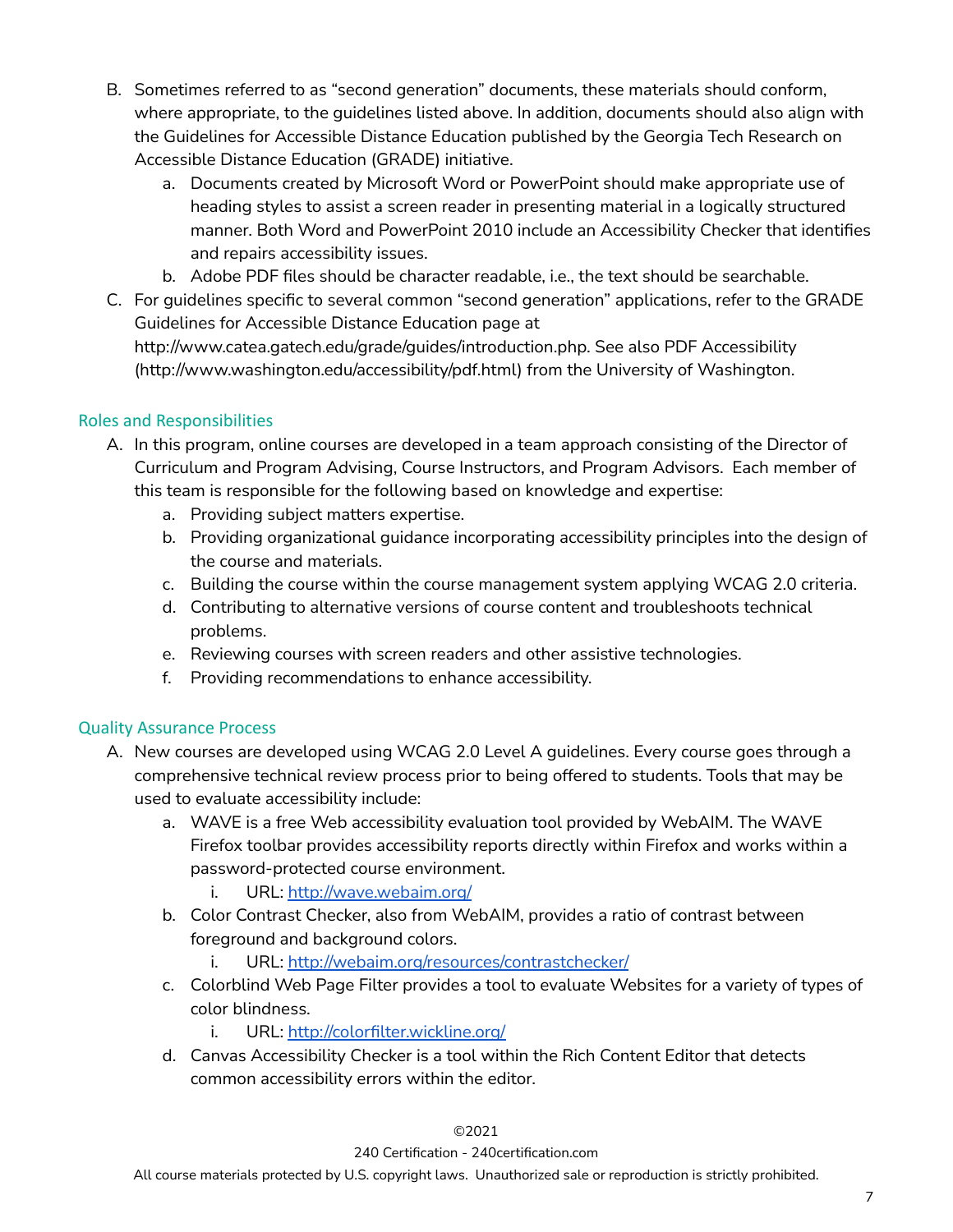i. URL:

[https://community.canvaslms.com/t5/Instructor-Guide/How-do-I-use-the-Accessi](https://community.canvaslms.com/t5/Instructor-Guide/How-do-I-use-the-Accessibility-Checker-in-the-Rich-Content/ta-p/820) [bility-Checker-in-the-Rich-Content/ta-p/820](https://community.canvaslms.com/t5/Instructor-Guide/How-do-I-use-the-Accessibility-Checker-in-the-Rich-Content/ta-p/820)

## <span id="page-7-0"></span>Disability Services and Accommodations

The disability statement included in the syllabus of all online courses should include a link to the institution's ADA policy/guidelines and information on how to access the University's disability services/support.

A. From syllabi: If you have a disability for which you may be requesting accommodations, you are encouraged to contact your assigned Program Advisor, as early as possible, but no later than two weeks from enrollment in the program or course. The Program Advisor will provide the Accommodations Request form. The Accessibility Committee or designee will verify your disability and determine reasonable accommodations for this course.

## <span id="page-7-1"></span>Accommodations

Students with disabilities are not required to self-identify unless they are requesting an academic accommodation. The proactive design of online courses is expected to minimize the need for student accommodations. Each course should have a link to the Accessibility Services Policies and the Accommodations Request form. Accommodation policies and procedures are available for online courses. Students requesting an accommodation are required to submit documentation of their disability with their request form. This process will be explained in detail by the Program Advisor.

- Relevant links that will be reviewed with the Program Advisor:
	- Student [Accommodations](https://form.jotform.com/221594220596155) Request Form
	- 240 Certification Guidelines for [Documenting](https://docs.google.com/document/d/1RNmlvvAiGKus7sno4EcTjF-sI1PclgjionIur5V8nwI/edit?usp=sharing) a Disability
	- Disability [Documentation](https://form.jotform.com/221596280961159) Form
	- [Instructional](https://form.jotform.com/221585425906157) Materials Request

Some accommodations may take more time than others (for example large print texts or oral presentation of tests) which is why this information is requested upon admission to the program. However, students may request accommodations at any time. Accommodations must be approved by the Program Advisor.

Accommodations may include the following; however, this list is all-inclusive.

- A. Additional time for tests and assignments
- B. Alternate assessments
- C. Dictation of test questions
- D. Video or film supplements in place of text (as available)

In addition, 240 Certification has an obligation to ensure its program is accessible to students with disabilities. This includes:

A. Ensuring computer software is accessible

## ©2021

240 Certification - 240certification.com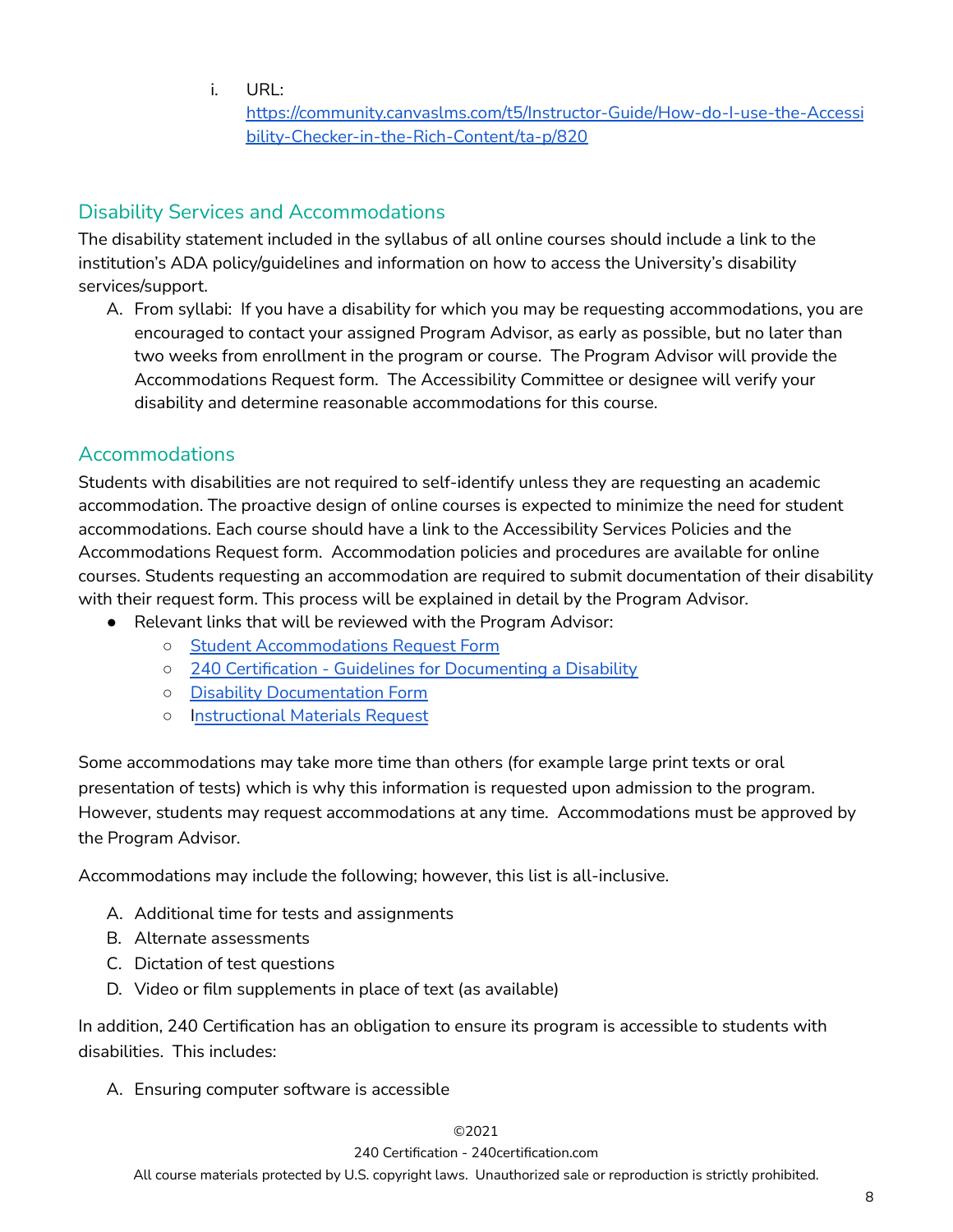- B. Making materials available in large print or Braille
- C. All videos are close-captioned

## <span id="page-8-0"></span>Procurement

The accessibility of technology tools, software, and licensing agreements used in an online course should be considered prior to purchasing. Questions to ask a sales representative might include:

- A. If the product is software, does it work without the mouse? You may ask the sales representative to detach his/her mouse and demonstrate the product using only the keyboard.
- B. Have students with disabilities tested this product? If so, what disability groups?
- C. What are the accessibility criteria for testing the product? Can we have a copy of the criteria?
- D. Can you share the last accessibility report on your product with us?
- E. Do you provide accessibility training to the IT staff to handle accessibility issues locally?
- F. What is the system used to report and address accessibility problems to the company?

The Voluntary Product Accessibility Template® (VPAT) is a tool used to assess a product's compliance with the accessibility standards under Section 508 of the Rehabilitation Act. The purpose of the VPAT is to assist federal officials and other technology buyers in making decisions regarding the accessibility of commercial products. Vendors are responsible for documenting the accessibility of their products. URL: http://www.itic.org/index.php?src=gendocs&ref=vpat#1194.21 or http://www.state.gov/documents/organization/126552.pdf

## <span id="page-8-1"></span>Budget

The budget required for producing accessible course materials is developed on a course-by-course basis. Estimated costs are included in the white paper from MPR Associates, Inc. A Needs Assessment of the Accessibility of Distance Education in the California Community College System Part II: Costs and Promising Practices Associated with Making Distance Education Courses Accessible (2009). URL: http://www.mprinc.com/products/search.aspx?pubID=475 or http://extranet.cccco.edu/Portals/1/SSSP/DSPS/Research/mpr\_reportforcccfinal8\_22 \_08.pdf

## <span id="page-8-2"></span>Additional Information

Adobe: Adobe is an industry leader in accessibility. Its accessibility Web site contains product information, case studies, examples, tutorials, and other resources on accessibility. Adobe has several products to address Web accessibility, including Adobe® Acrobat Professional, Soundbooth, Premiere Pro, Flash, and more.

URL: http://www.adobe.com/accessibility/index.html

Americans with Disabilities Act (ADA): prohibits discrimination on the basis of disability in employment, state and local government, public building, commercial facilities, transportation, and telecommunications. ADA does not deal directly with the accessibility of the Internet. For more information, see Guide to Disability Rights Laws. URL: http://www.ada.gov/cguide.htm.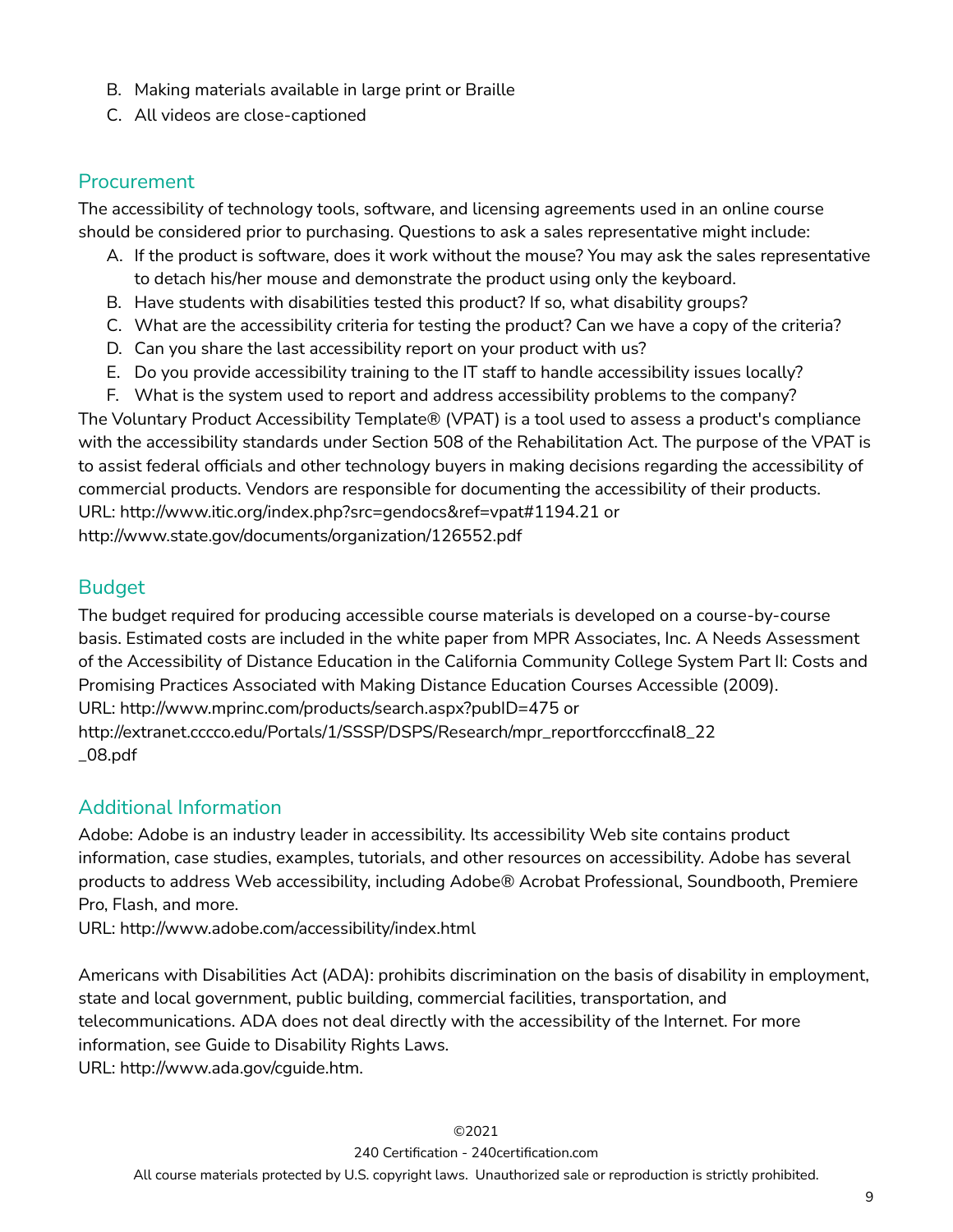American Foundation for the Blind (AFB): This organization is committed to assisting the visually impaired. The AFB Web site contains many resources regarding accessibility and assistive technologies. URL: http://www.afb.org/

Assistive Technology Industry Association (ATIA): This organization serves as the collective voice of the assistive technology industry so that the best products and services are delivered to people with disabilities. The ATIA holds conferences on accessibility and assistive technologies. URL: http://www.atia.org/

DO-IT (Disabilities, Opportunities, Internetworking, and Technology) from the University of Washington: The DO-IT Center promotes the success of individuals with disabilities in postsecondary education and careers. Search the extensive DO- IT Knowledge Base. URL: http://www.washington.edu/doit/

Equal Access to Software and Information (EASI): This organization is a provider of online training on accessible information technology for persons with disabilities. The EASI Web site contains informational resources, Webinars, and other learning opportunities. URL: http://www.easi.cc/

Georgia Tech Research on Accessible Distance Education (GRADE): GRADE is a research project at the Georgia Tech Center for Assistive Technology and Environmental Access (CATEA). Through GRADE, the Access E-Learning online tutorial was developed on accessibility. It includes 10 modules with tips and assistance to faculty members seeking to make Word, Excel, Flash, and other file types accessible to people with disabilities.

URL: http://www.accesselearning.net/

Microsoft Corporation Accessibility Resources: The Microsoft Corporation has developed many products with accessibility in mind. Its accessibility Web pages include accessibility information about its products as well as other resources on accessibility. URL: http://www.microsoft.com/enable/default.aspx

National Federation of the Blind (NFB): The National Federation of the Blind is the largest and most influential membership organization of blind people in the United States. They promote advocacy, education, research, technology, and programs to improve the lives of individuals who are blind. URL: http://nfb.org

National Center for Accessible Media (NCAM): This organization is dedicated to achieving media access equality for people with disabilities. NCAM has created the MAGpie (Media Access Generator) tool for adding captions to multimedia content. You can download the software for free from the Web site. URL: http://ncam.wgbh.org/

Office of Civil Rights: The United States Department of Education's Office of Civil Rights emphasizes that students with disabilities should be given the opportunity and assistance to reach their potential on an equal basis to those students who do not have a disability.

## ©2021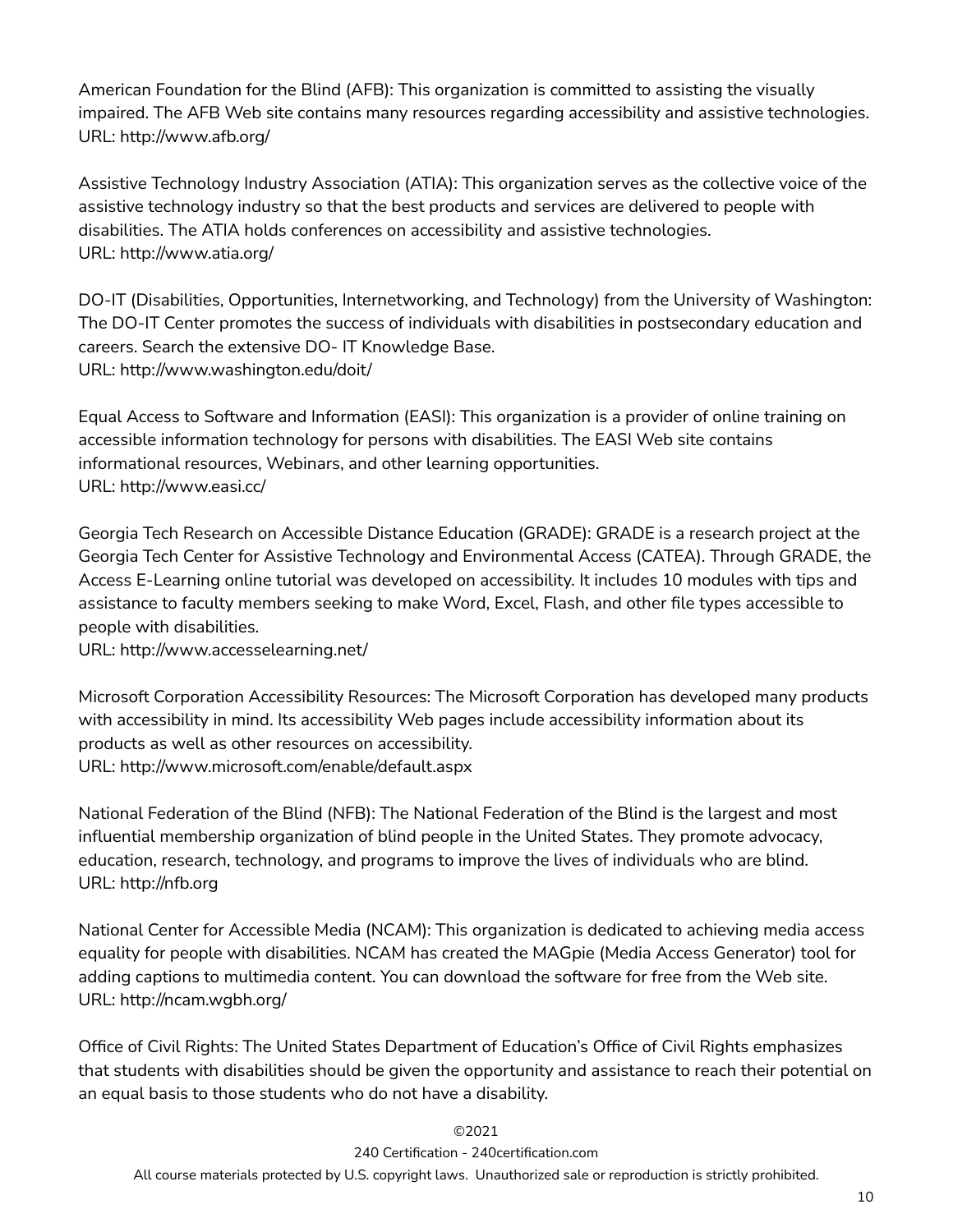## URL: http://www.hhs.gov/ocr/

Section 504 of the Rehabilitation Act: became a civil rights law that prohibits discrimination on the basis of physical or mental disability by a school that receives federal funds (including state colleges and universities).

URL: http://www.dol.gov/oasam/programs/crc/sec504.htm

Universal Design: The Universal Design organization provides information on accessibility, universal design, and Americans with Disabilities Act (ADA) standards. It has publications on various topics and sponsors national and international conferences and events. URL: http://www.universaldesign.com/

University of Washington IT Accessibility Policies in Higher Education: This site contains links to educational institutions' policies regarding Web accessibility. URL: http://www.washington.edu/accessibility

University of Wisconsin – Madison: The Division of Information Technology (DoIT) at the University of Wisconsin-Madison has developed resources for learning about accessibility and applying tools and techniques to content on the Web. There are also videos describing the experiences of persons with disabilities. In one video, a blind individual discusses how he uses a screen reader to access Web content.

URL: http://www.doit.wisc.edu/accessibility/

Virtual508.com: The Virtual508 Web site has an Accessible Web Publishing Wizard for Office 2007. This wizard is not free, but you can download a trial version. There is also a best practices section for creating accessible Word and PowerPoint documents. URL: http://www.virtual508.com

Web Accessibility In Mind (WebAIM): WebAIM is an initiative from Utah State University. This organization's Web site has great information about Web accessibility, including a tutorial. Also, this is the organization that created WAVE (Web Accessibility Evaluation tool). You can use this Web-based tool to determine whether your Web site is accessible. URL: http://www.webaim.org/

Workforce Investment Act: This legislation updated Section 508 of the Rehabilitation Act (from 1973). Section 508 had been enacted to eliminate barriers in information technology such as computers, fax machines, telephones, and any other pieces of equipment for transmitting or receiving information. Section 508 provided the first U.S. federal accessibility guidelines for the Internet. It applies to federal and state government agencies, and any organizations that deal with the government. The Department of Education enforces Section 508.

URL: http://www.section508.gov/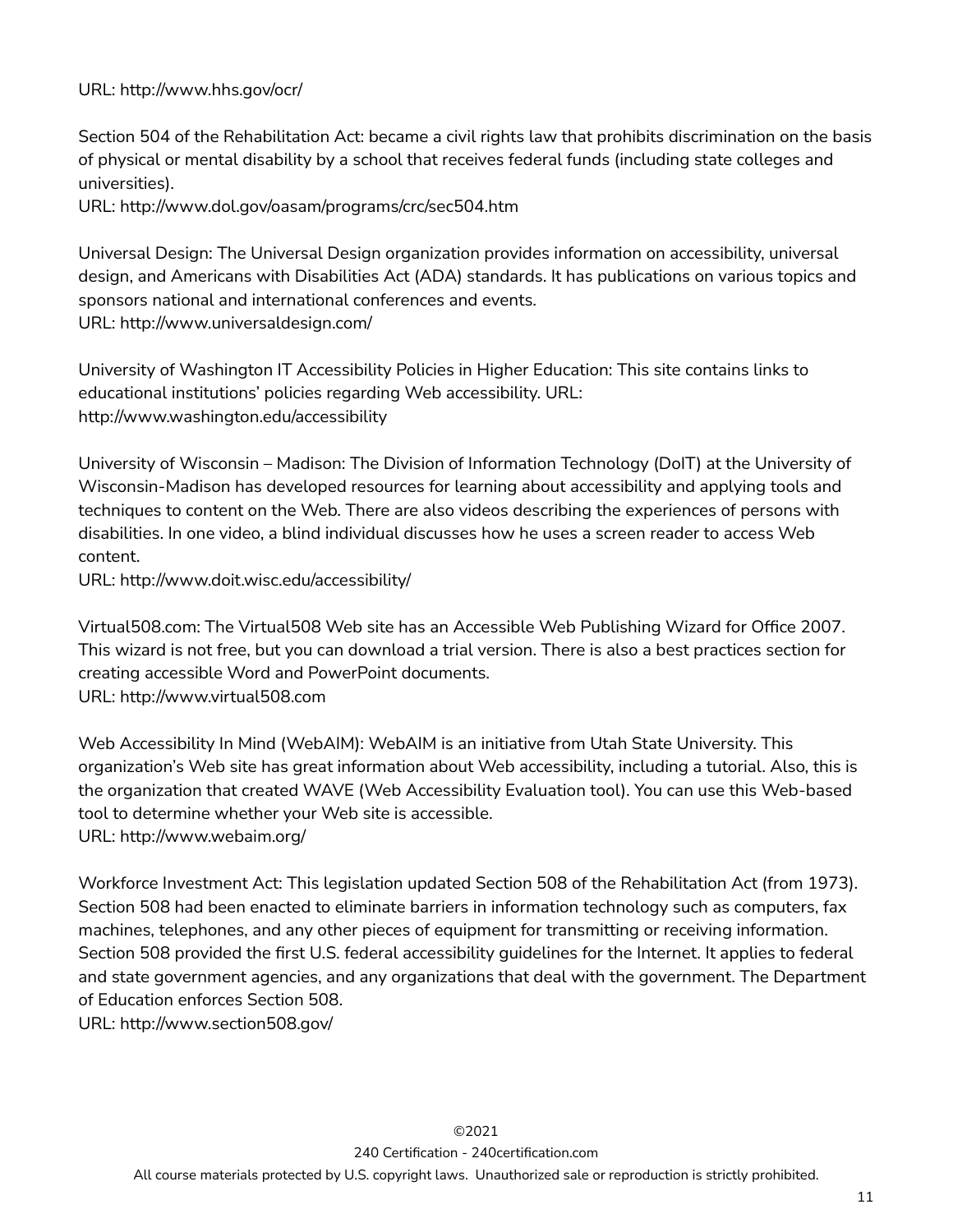World Health Organization (WHO): The World Report on Disability provides information and recommendations on health, rehabilitation, assistance, and support, enabling environments, education, and employment to improve the lives of individuals with disabilities. URL: http://www.who.int/disabilities/world\_report/2011/report/en/

World Wide Web Consortium (W3C): This is an international organization that leads the development of Web standards. The World Wide Web Consortium (W3C) Web Accessibility Initiative (WAI) was launched to promote Web functionality for people with disabilities. URL: http://www.w3.org/

## <span id="page-11-0"></span>Resources

Blair, M. E., Goldmann, H., & Relton, J. (2004). Accessibility of Electronically Mediated Education: Policy Issues. Applied Research, 85-93.

Burgstahler, S. (2006). The development of accessibility indicators for distance learning programs. Research in Learning Technology, 79-102.

Burgstahler, S., Corrigan, B., & McCarter, J. (2004). Making distance learning courses accessible to students and instructors with disabilities: A case study. Internet and Higher Education, 233-246.

Distance Education Accessibility Task Force. (2012). Retrieved March 6, 2012, from California Community College's Chancellor's Office: http://www.cccco.edu/Portals/4/AA/2011%20Distance%20Education%20Accessibilit y%20Guidelines%20FINAL.pdf

Edmonds, C. D. (2004). Providing Access to Students with Disabilities in Online Education: Legal and Technical Concerns for Higher Education. The American Journal of Distance Education, 51-62.

Erickson, W., Trerise, S., VanLooy, S., Lee, C., & Bruye`re, S. (2009). Web Accessibility Policies and Practices at American Community Colleges. Community College Journal of Research and Practice, 405-416.

Gronseth, S. (2010). Promoting Accessibility in Online Course Interactions. Department of Instructional Systems Technology, Indiana University, Bloomington, IN, 1-25.

Koulikourdi, A. (2009). Distance Education for All. The Journal for Open and Distance Education and Educational Technology, 42-49.

Lazar, J., & Jaegar, P. (2011, Winter). Reducing Barriers to Online Access for People with Disabilities. Issues in Science and Technology, pp. 69-82.

Meacham, M., & Tandy, C. (2009). Removing the Barriers for Students with Disabilities: Accessible Online and Web-Enhanced Courses. Journal of Teaching In Social Work, 313-328.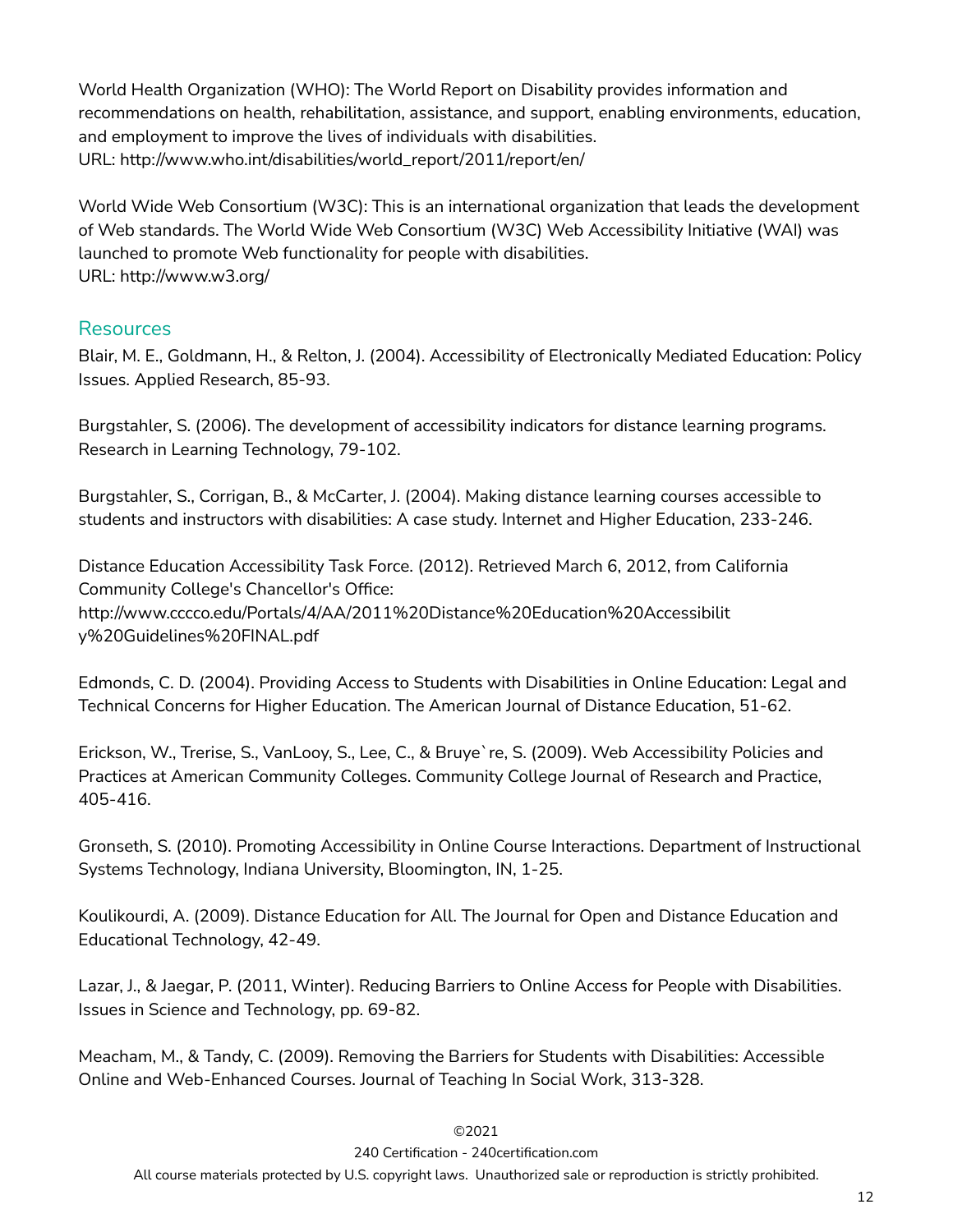MPR Associates, Inc. (2009, July). Chancellor's Office Reports. Retrieved February 6, 2012, from California Community Colleges Chancellor's Office: http://www.cccco.edu/Portals/4/SS/DSPS/dsps\_09- 10/mpr\_reportforcccfinal8\_22\_08.pdf

Schmetzke, A. (2006). Online Distance Education: Anytime, Anywhere, But Not For Everyone. ITD Journal, 1-22.

Thompson, T., Burgstahler, S., & Comden, D. (2006). Research on Web Accessibility in Higher Education. ITD Journal, 1-16.

Washington State Department of Information Services. (n.d.). Office of the Chief Information Officer. Retrieved January 28, 2012, from Office of Financial Management Washington State: http://ofm.wa.gov/ocio/policies/documents/1000g.pdf

## <span id="page-12-0"></span>Brief Description of WCAG 2.0 Guidelines

The WCAG 2.0 guidelines are based on four principles outlined below. Each principle includes one or more guidelines for practice. Each guideline applies to Web-based content as well as supplemental content such as PDF files. For each guideline listed below, an example or two has been provided to assist the reader in understanding the guideline. These brief examples are not intended to be comprehensive or exhaustive. For a complete explanation of how to conform to WCAG 2.0, please consult How to Meet WCAG 2.0 on the W3C Web Accessibility Initiative Web site.

- 1. Content must be perceivable.
	- 1.1 Text Alternatives: Provide text alternatives for any non-text content so that it can be changed into other forms people need, such as large print, Braille, speech, symbols, or simpler language. Non-text content can include images, charts, graphs, video, and audio. In the case of images, charts, and graphs, the standard alternative is a text-based tag that describes the non-text material. For example, all non-decorative images should be tagged with an alternative describing the image. In the case of video and audio, the standard alternative is a text-based transcript.
	- 1.2 Time-based Media: Provide alternatives for time-based media. Time-based media refer to pre-recorded audio and video. In such cases, closed captioning or a transcript should be provided.
	- 1.3 Adaptable: Create content that can be presented in different ways (for example simpler layout) without losing information or structure. Content should be presented in such a way that an assistive technology like a screen reader is able to preserve the intended meaning and sequence of the content. For example, a page of text may be created with sidebars and callouts. These should be designed so that a screen reader reads them in their intended order.
	- 1.4 Distinguishable: Make it easier for users to see and hear content including separating foreground from background. Visually based content should use color schemes that facilitate the differentiation of foreground and background. Fonts and backgrounds should be designed in high contrast colors. Backgrounds should be kept simple. Use clear fonts designed for on-screen viewing (e.g., Verdana or Georgia). Audio content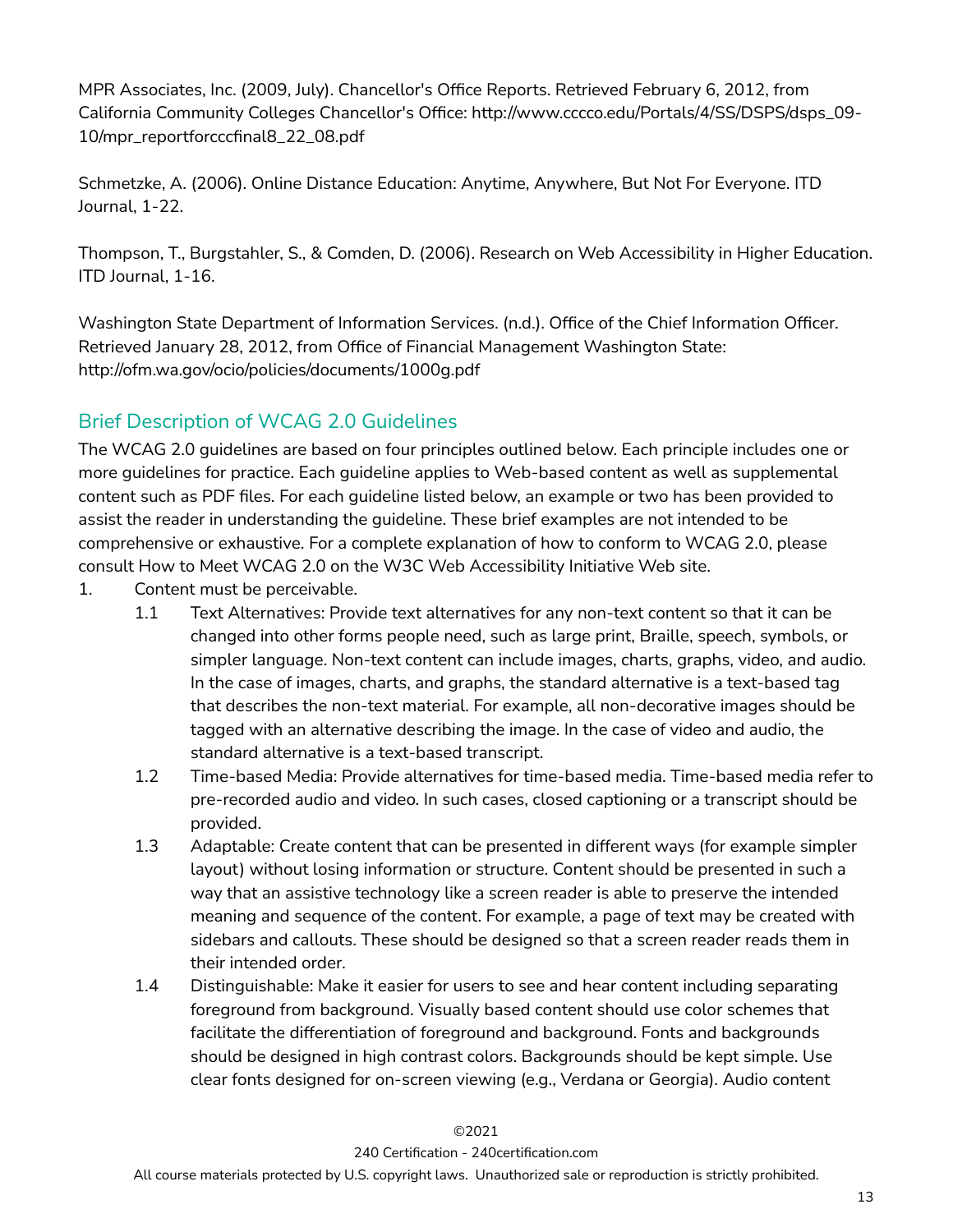should be created so that foreground sounds are able to be adequately differentiated from background sounds.

- 2. Interface components in the content must be operable.
	- 2.1 Keyboard Accessible: Make all functionality available from a keyboard. Web pages should be navigable using individual keystrokes. This enables people with limited motor control to use the site and ensures that assistive technology can navigate the pages.
	- 2.2 Enough Time: Provide users enough time to read and use the content. This guideline pertains to content such as narrated PowerPoint in which slides automatically advance. In this case, compliance with this guideline could be ensured by providing students with the ability to pause the action.
	- 2.3 Seizures: Do not design content in a way that is known to cause seizures. Flashing and blinking Web page elements may cause seizures in people who have a photosensitive seizure disorder. Although it is acceptable to display an element that flashes less than two times per second, the best practice is to avoid flashing and blinking altogether.
	- 2.4 Navigable: Provide ways to help users navigate, find content, and determine where they are. Compliance with this guideline may be met by designing an organizational structure of Web links that is logical and not redundant. It should be made obvious to users where they are in a network of Web pages and how to move forward or backward to another page. When naming hyperlinks, the descriptive text should be used for the link name instead of a phrase like "Click here."
- 3. Content and controls must be understandable.
	- 3.1 Readable: Make text content readable and understandable. This guideline covers many aspects of text-based content. At its most basic, the guideline directs the designer to create text that is clear and readable without unnecessary wordiness, abbreviations, idioms, or foreign terms. It suggests limiting the use of italics and centered text and avoiding the overuse of multiple text styles. Tables represent a special case of text-based material. Since screen readers read from left to right and top to bottom, tables should be designed as simply as possible with no split cells. Column and row headings should be clearly labeled. In addition, tables should be used to display data and not for formatting Web pages.
	- 3.2 Predictable: Make Web pages appear and operate in predictable ways. Because screen readers and screen magnifiers do not easily convey the overall contents of a Web page, design consistency using landmarks or headers on Web pages is important to help users using such technologies locate material from one Web page to another.
	- 3.3 Input Assistance: Help users avoid and correct mistakes. Web-based forms should contain clear instructions for use and be designed so as to minimize misinterpretation of fields that require user input.
	- 4. Content should be robust enough to work with current and future user agents (including assistive technologies).
	- 4.1 Compatible: Maximize compatibility with current and future user agents, including assistive technologies. This culminating guideline specifies that content should be created so as to be accurately interpreted by any and all assistive technologies. All content should be usable by both PC and MAC platforms as well as common mobile devices.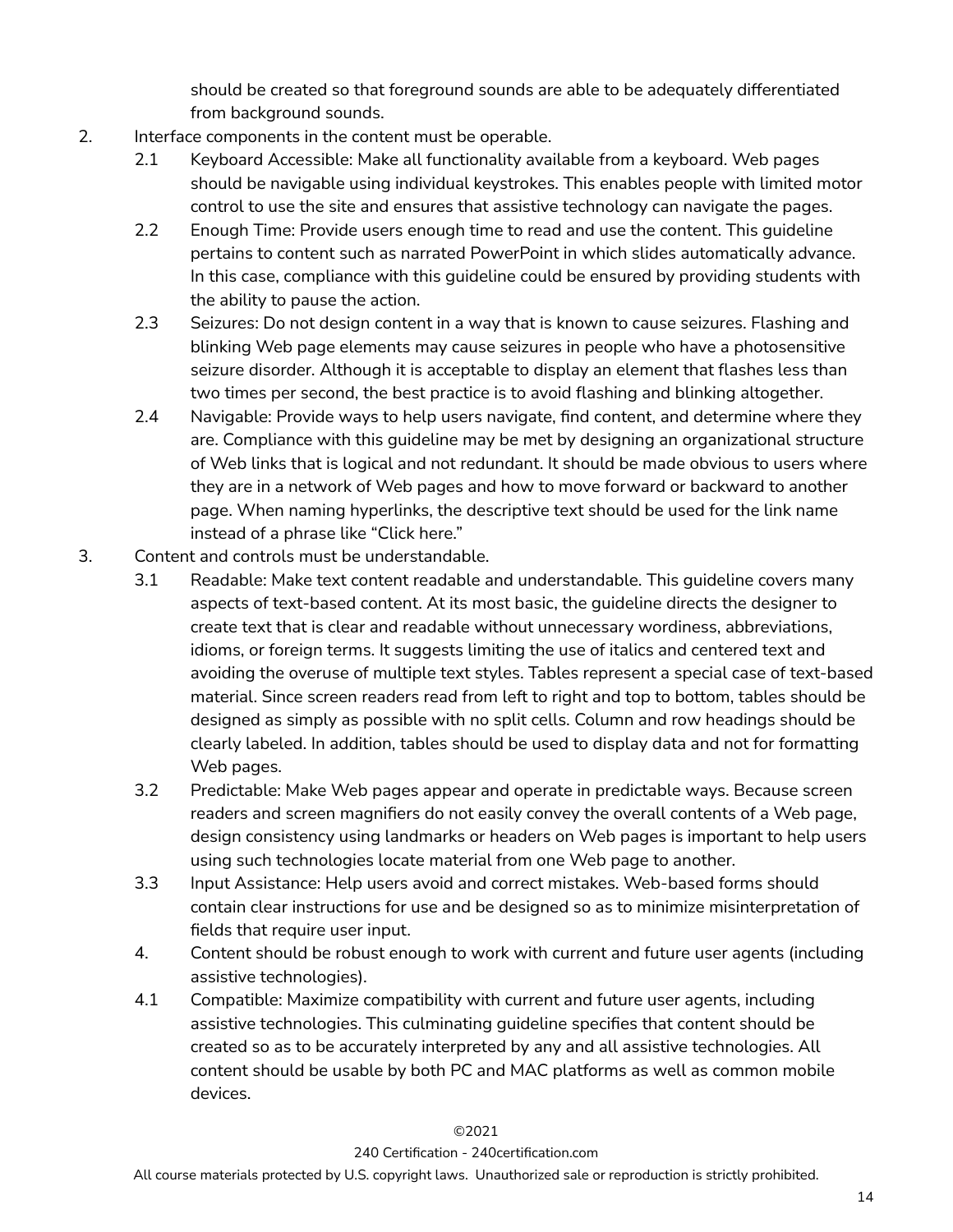## <span id="page-14-0"></span>CANDIDATE/STUDENT SUPPORT SERVICES

## <span id="page-14-1"></span>**TECHNOLOGY**

## <span id="page-14-2"></span>Technology Minimum Requirements

Students must have the following:

- A. Access to reliable Internet.
- B. Webcam
- C. Speakers

Technology Proficiencies Required

- A. Basic computer skills
- B. Sending and receiving emails including attachments
- C. Use of a web browser including search engines
- D. Downloading and installing software and browser plug-ins
- E. Ability to use tutorials to use the learning management system and other software applications
- F. Familiarity with Google and Google applications

## <span id="page-14-3"></span>Technical Support

For technical support, students should complete the following ticket: <https://form.jotform.com/220764844045154>

If needed, the course instructor and/or program advisor may also assist.

For additional technical support with tools utilized in the course, students may access that tools own help centers.

Google Help: [Google](https://support.google.com/) Help [YouTube](https://support.google.com/youtube/?hl=en#topic=9257498) Help: YouTube Help Adobe Reader Help: **Adobe Acrobat Reader Learn & [Support](https://helpx.adobe.com/support/reader.html)** Canvas Help: How do I get help with Canvas as a student? - Instructure [Community](https://community.canvaslms.com/t5/Student-Guide/How-do-I-get-help-with-Canvas-as-a-student/ta-p/498)

## <span id="page-14-4"></span>**Netiquette**

Netiquette are rules that guide etiquette, manners, and behavior online. Non-verbal communication can be easily misconstrued and netiquette guidelines are established to provide a fair, polite, and safe learning environment.

Netiquette Rules:

- A. Do not write in all capital letters; this is perceived as shouting
- B. Use proper sentence structure and grammar—do not use "text" speak and abbreviations as you would when communicating on mobile messaging when completing assignments.
- C. Do not send emails to all course participants; there is a chat room course set up specifically for students to engage with one another since everyone is at different points in the curriculum and discussions are ineffective.
- D. Be respectful and address other students by name if you reply to them in the chat rooms.

## ©2021

#### 240 Certification - 240certification.com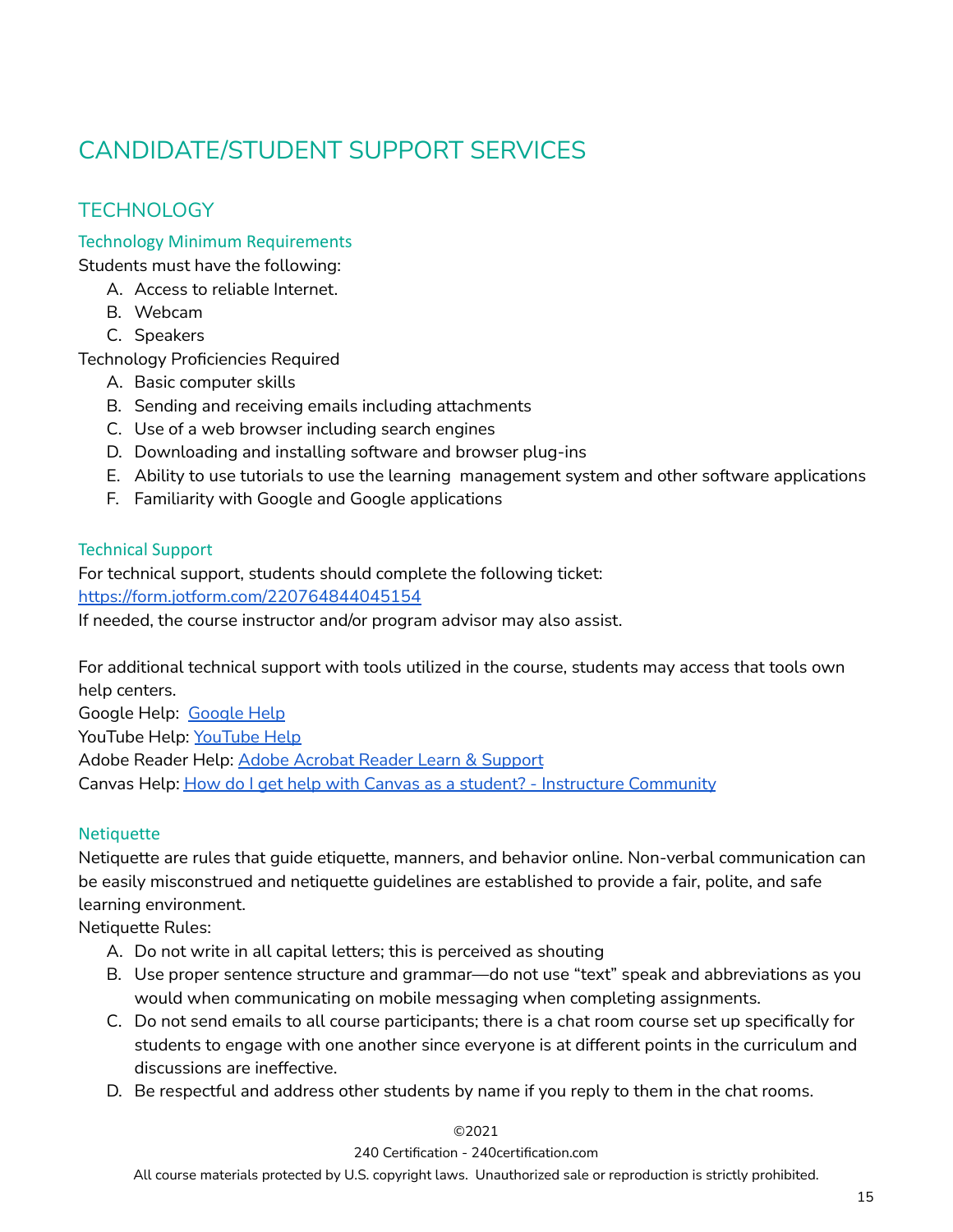- E. Remember comments made in the academic environment are private and should not be shared outside of the class.
- F. The tone of voice is hard to perceive in written communication. Emoticons where available can assist in conveying tone.
- G. Be respectful to everyone and if you disagree, disagree with the principle and not the person. Polite disagreement, evaluation of concepts, and the ability to see others' views are a cornerstone of the educational process.
- H. Always be professional.

## <span id="page-15-0"></span>Digital Literacy Skills

Students must be able to:

- A. Use online libraries and databases to locate and gather appropriate information.
- B. Use computer networks to locate and store files or data.
- C. Use online search tools for specific academic purposes, including the ability to use search criteria, keywords, and filters.
- D. Properly cite information sources.
- E. Understand copyright and the limitations of the Teach Act.

## <span id="page-15-1"></span>Technology Training

Canvas: A student guide can be found at Student Guide - Instructure [Community](https://community.canvaslms.com/t5/Student-Guide/tkb-p/student) Microsoft Office Quick Start Pages Office Quick [Starts](https://support.microsoft.com/en-us/office/office-quick-starts-25f909da-3e76-443d-94f4-6cdf7dedc51e)

Google Drive Training and Help Google Drive training and help - Google [Workspace](https://support.google.com/a/users/answer/9282958?hl=en) Learning Center Google [Classroom](https://support.google.com/edu/classroom/answer/9582544?co=GENIE.Platform%3DAndroid&hl=en) For Students Get Started Get started with Classroom for students - Android

## Technology Tools: How they are used to support learning

Throughout the program, you will engage with a variety of tools to assist you in the mastery of the given objectives. These tools are utilized in Canvas activities and assessments throughout each course. Each activity and assessment have the module objectives they are aligned to noted in Canvas.

## *Canvas Internal Tools*

The Canvas Learning Management System is used to deliver all of your coursework and house all of your assessments. Internal tools used within Canvas are modules, pages, assignments, and quizzes. These tools work together to organize the content, deliver content, and assess your learning of that content as aligned with the module objectives for each course.

## *Eternal Tools*

Additional tools used to support your learning are: YouTube, the Google Suite, and Adobe Reader. YouTube and Adobe provide access to content tied to course and module objectives. Google Suite allows for interaction with the content via Google Apps such as Docs, Slides, and Sheets. These Google Apps also can be used for the student to demonstrate their learning through various course assessments.

Websites, journals, articles, blogs, and social media sites may also be used to deliver and engage the students with various content aligned with course and module objectives.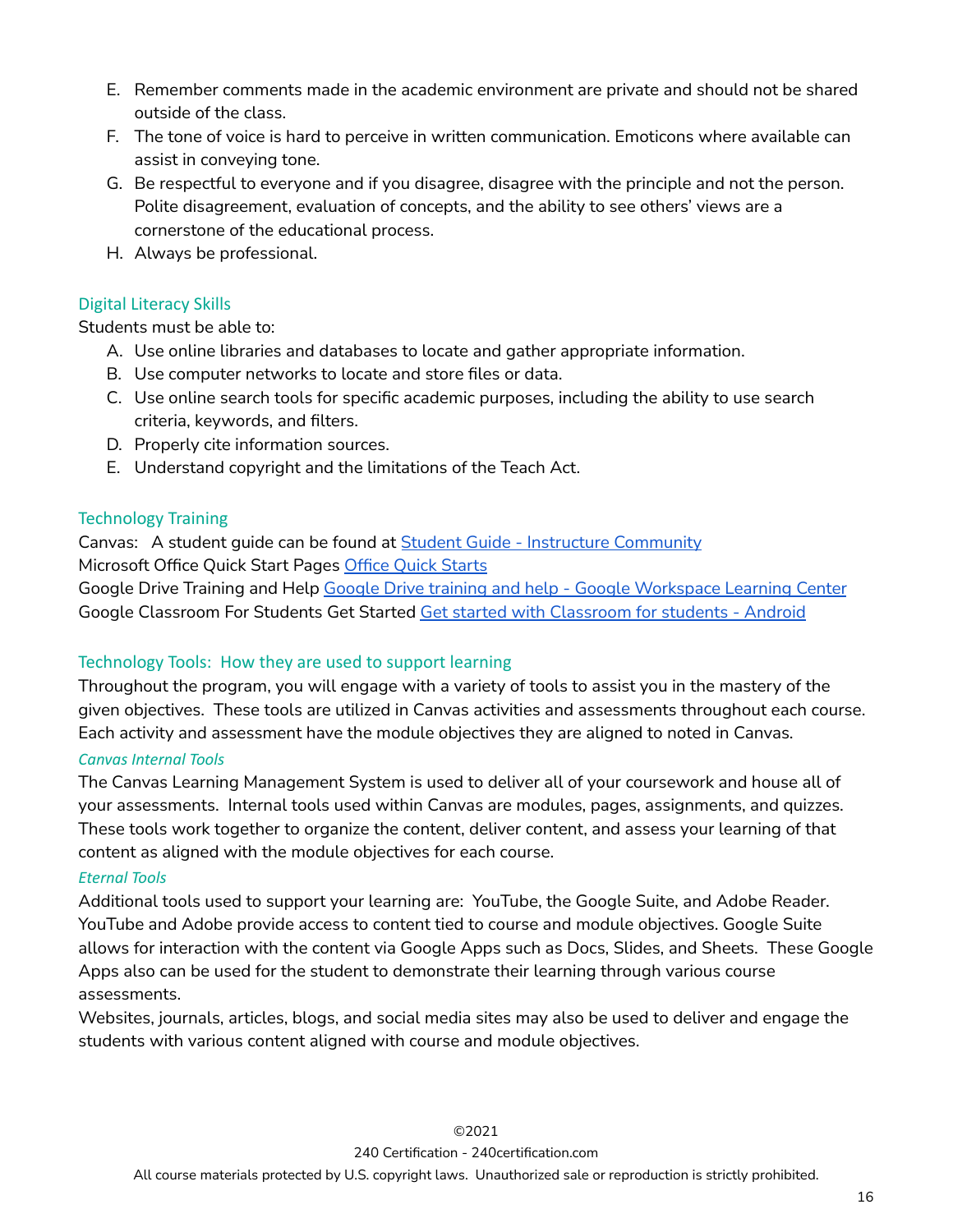## <span id="page-16-0"></span>PRIVACY AND OTHER POLICIES

Private student information (grades, SSAN, etc.) will not be released to a third party without the express permission of the student. The exceptions of persons who have to need to know are listed below:

- A. Texas Educational Agency (pursuant to state law)
- B. School officials with a legitimate educational interest(such as supervising teachers and administrators at schools students will perform clinical teaching or internship)
- C. To comply with a judicial order or subpoena

240 Certification may disclose without consent student names, addresses, telephone numbers, date and place of birth, and dates of attendance. This serves as a notice of this practice. If a student requires his/her directory information disclosed, he/she must contact the Program Advisor.

## <span id="page-16-1"></span>Technology Privacy Policies

Canvas Privacy Policy <https://www.instructure.com/policies/privacy> TurnItIn Privacy Policy [http://turnitin.com/en\\_us/about-us/privacy](http://turnitin.com/en_us/about-us/privacy) Microsoft Privacy Policies <https://privacy.microsoft.com/en-us/privacy> Google Privacy Policies <https://www.google.com/policies/privacy/> YouTube Privacy Policy <https://policies.google.com/privacy?hl=en> 240 Tutoring Privacy Policy <https://www.240tutoring.com/privacy-policy/>

## <span id="page-16-2"></span>Academic Integrity

Candidates enrolled in 240 Certification are expected to conduct themselves in accordance with the highest standards of academic honesty and integrity, avoiding all forms of cheating, forbidden possession of examinations or examination materials, plagiarism, forgery, collusion, and submissions of the same assignment to multiple courses. Candidates are not allowed to recycle assignments without the permission of the course instructor PRIOR the work submission. Plagiarism detection programs can be used to identify work that has been plagiarized. If the candidate does not secure permission before the assignment is due and submitted, the course instructor may treat this as an academic integrity offense.

19 TAC 247.2 lists the enforceable standards for Professional Ethical Conduct, Practices, and Performance expected from all educators in our State, which makes academic integrity an essential piece of our program. Teachers are held to a higher standard of ethical behavior, as we are charged to lead and instruct the youth of our State.

Standard 1.1 of the Code of Ethics states, *The educator shall not intentionally, knowingly, or recklessly engage in deceptive practices regarding official policies of the school district, educational institution, educator preparation program, the Texas Education Agency, or the State Board for Educator Certification (SBEC) and its certification process.*

Penalties that may be applied by the course instructor, Program Advisor, or designee to individual cases of academic dishonesty by a candidate include one or more of the following:

- Failure of the course
- $\bullet$  Failure of the assignment(s)

## ©2021

240 Certification - 240certification.com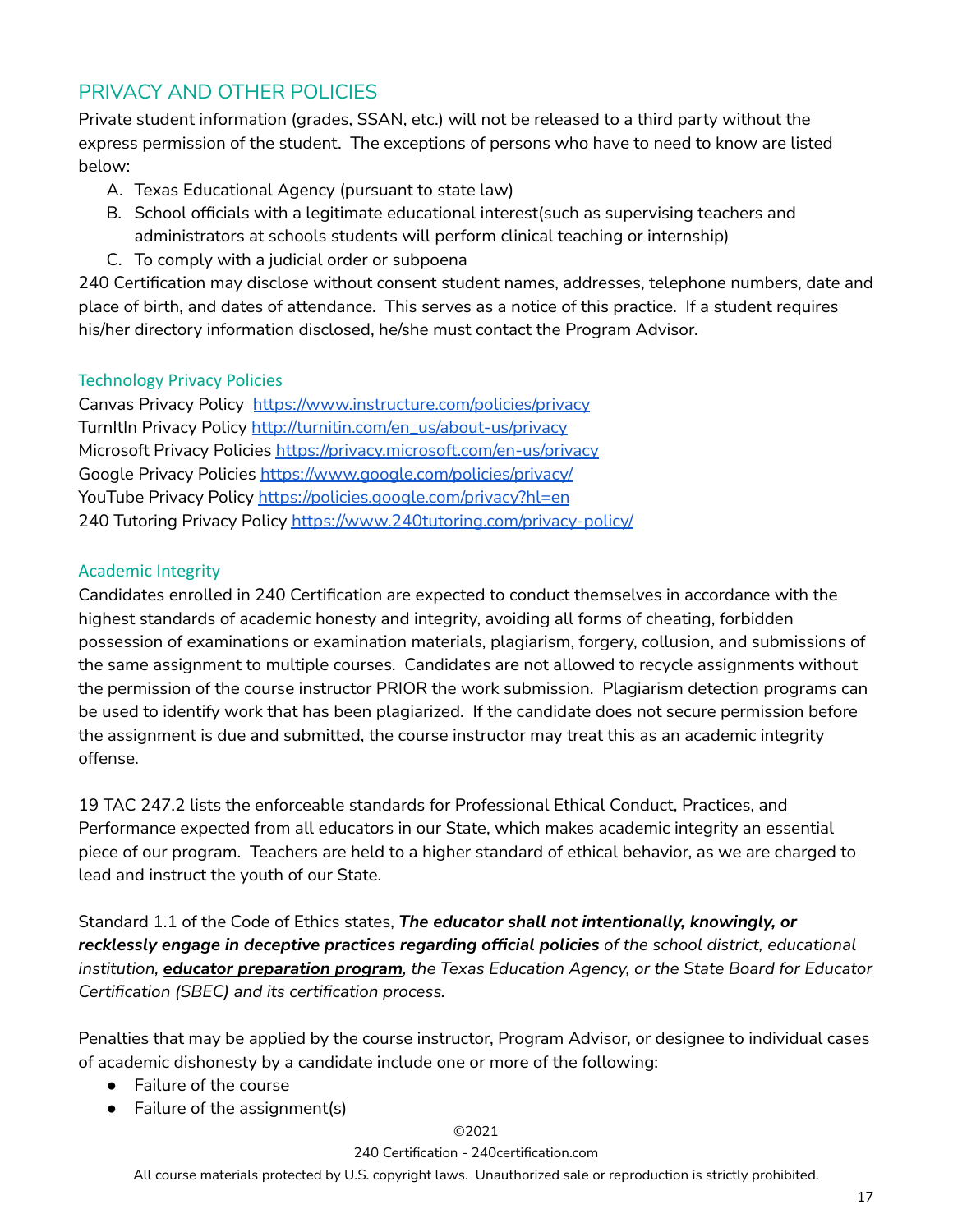- Requirement to redo and resubmit the work
- Requirement to submit additional work

All incidents related to violations of academic integrity (and the violation of the Code of Ethics) are required to be documented through the Formal Candidate Review process. Multiple violations of academic integrity will result in grounds for removal from the EPP.

## 240 Certification Terms of Use: Program and Instructional Materials

#### <span id="page-17-0"></span>*No Unlawful or Prohibited Use*

As a condition of your program enrollment, you will not use the Program and Instructional Materials for any purpose that is unlawful or prohibited by these terms, conditions, and notices. You may not attempt to gain unauthorized access to any Program and Instructional Materials, other accounts, computer systems, or networks connected to any 240 Certification, Inc. server or to any of the Services, through hacking, password mining, or any other means. You may not obtain or attempt to obtain any materials or information through any means not intentionally made available through the Program and Instructional Materials.

## <span id="page-17-1"></span>*Personal and Non-Commercial Use Limitations*

UNLESS OTHERWISE SPECIFIED, THE SERVICES ARE FOR YOUR PERSONAL AND NON-COMMERCIAL USE AS A MEMBER OF 240 CERTIFICATION. YOU MAY NOT, UNDER ANY CIRCUMSTANCES, MODIFY, COPY, DISTRIBUTE, TRANSMIT, DISPLAY, PERFORM, REPRODUCE, PUBLISH, LICENSE, CREATE DERIVATIVE WORKS FROM, TRANSFER, OR SELL ANY INFORMATION, SOFTWARE, PRODUCTS OR SERVICES OBTAINED FROM THE SERVICES WITHOUT PRIOR WRITTEN AUTHORIZATION FROM 240 CERTIFICATION, INC.

#### <span id="page-17-2"></span>*Intellectual Property*

ALL INTELLECTUAL PROPERTY, INCLUDING TRADEMARKS AND LOGOS DISPLAYED ON THE WEBSITE, ARE THE EXCLUSIVE PROPERTY OF 240 CERTIFICATION, INC. YOU ARE RESTRICTED FROM USING ANY OF 240 CERTIFICATION INC.'S INTELLECTUAL PROPERTY FOR ANY PURPOSE INCLUDING, BUT NOT LIMITED TO, PLACING LINKS ON OTHER WEBSITES ON THE WORLD WIDE WEB WITHOUT THE PRIOR WRITTEN AUTHORIZATION FROM 240 CERTIFICATION, INC. THE ENTIRE CONTENTS OF 240 CERTIFICATION, INC.'S WEBSITE ARE OWNED AS A COLLECTIVE WORK UNDER U.S. COPYRIGHT LAWS, AND COPYING, REDISTRIBUTION OR PUBLICATION OF ANY PART OF THIS WEBSITE IS PROHIBITED EXCEPT AS OTHERWISE PROVIDED. ANY UNAUTHORIZED USE OF THIS WEBSITE MAY BE SUBJECT TO PENALTIES OR LEGAL ACTION.

## <span id="page-17-3"></span>ADDITIONAL SUPPORT SERVICES

Students may contact their Program Advisor or Course Instructor for assistance with their progression through the program or in a specific course.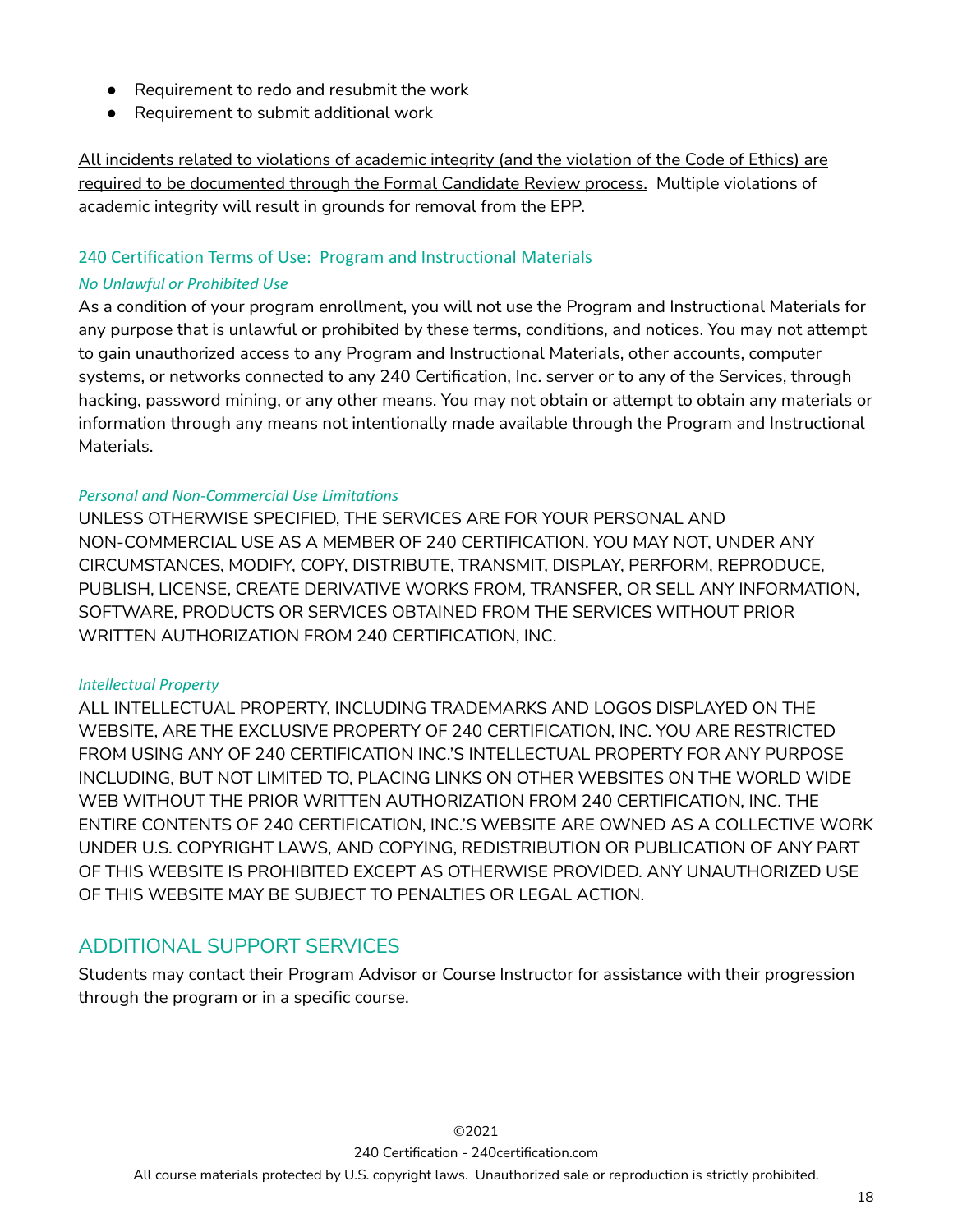## <span id="page-18-0"></span>Library Sevices

For library services, students may join their local public library. With membership, most libraries will provide free access to Texshare (<https://texshare.net/>). Texshare provides students access to numerous digital and online resources to support learning and research.

#### <span id="page-18-1"></span>Program Advising

Upon enrollment in the program, each candidate/student is assigned a Program Advisor. The primary objective of the Program Advisor is to help ensure you are successful in your journey to becoming a teacher. Your Program Advisor will be there to guide you through the program from beginning to end. They will be your support and primary point of contact for all questions and concerns related to your progress in the program. Program Advisors work closely with Course Instructors to monitor your progress and provide support when needed. Program Advisors may also serve as Course Instructors. They will conduct periodic check-ins, provide progress reports, and any relevant updates.

## <span id="page-18-2"></span>TExES Certification Test Preparation

240 Certification partners with its sister company, 240 Tutoring, to provide resources to help candidates prepare for their various TExES Certification Exams. As needed, candidates/students will be provided free or discounted access to their needed 240 Tutoring study guide. Each guide is aligned to specific exams and provides a diagnostic exam, instructional content (video and written), flashcards, quizzes, and full-length practice tests. More information on our testing process can be found in the 240 Certification Handbook and all Test Preparation (TP) courses.

## <span id="page-18-3"></span>Live: Student Program Resources and Coffee Shop

This program is self-paced and asynchronous so students are at all different points in the curriculum. This makes discussion forums ineffective. However, it is important that students be able to communicate with one another.

Therefore all students have been enrolled in the Student Program Resources and Coffee Shop course which will serve as a repository for program information and a place for students to introduce themselves. In addition, several chat rooms have been created so students can connect with one another.

These introduction forums and chat rooms are NOT monitored by faculty. It is strictly a place for peer-to-peer engagement.

Please remember to do your introduction at the beginning of each block and check out the chat rooms throughout your time in the course. You can post there to engage with other students and/or other students may have posted looking for others in the program to share information with and ask questions.

The Modules section of this course also provides a plethora of resources students can access throughout their time in the program. Existing resources are evaluated annually and new resources are added throughout the year.